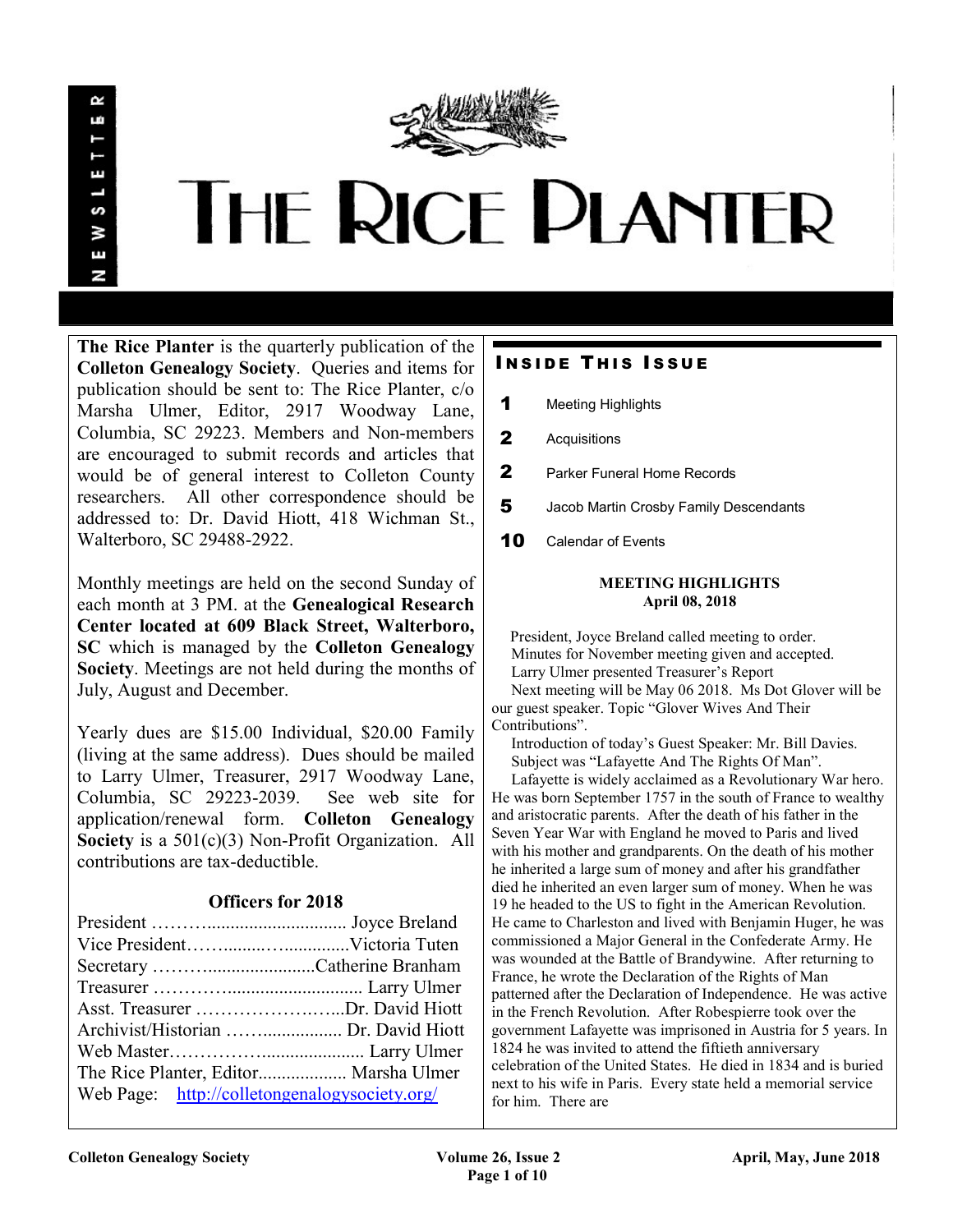#### MEETING HIGHLIGHTS April 08 2018 cont'

many monuments in his honor in the United States.

 Those attending were Cathy Branham, Joyce Breland. Bill Davies, David and Bobbie Hiott, John Hiott, Matt Hiott, Eddie Killian, Joy M. Lawson, Billy Syfrett, Nancy Thomas, Victoria Tuten, Larry and Marsha Ulmer.

Meeting adjourned.

#### MEETING HIGHLIGHTS May 06, 2018

 Ms. Joyce Breland, Pres. called meeting to order. Announcement of Annual Workshop on June 02 at 10am Guest Speaker would be Rhoda Green, her topic "Barbados".

 There would be no meetings in July and August. Introduction of today's speaker, Ms Dot Glover. Her subject

was "The Glover Wives and Their Contributions."

 Lives of Glover wives. Anne Wilson Doughty, Anne D'Oyley Webb, Jane Sinkler, Elizabeth Slann Yonge, and Maria Boone Frasier were discussed. Colonel Joseph Glover (1719-1783) married first Margaret Kelly and second, Anne Wilson Doughty. They had nine children. Captain Joseph Glover (1754-1806) married Anne D'Oyley Webb, Elizabeth Jeanrette, and Jane Sinkler. Joseph Glover M.D., married Elizabeth (Eliza) Slann Yonge and Marie Boone Frasier. These very strong women who continued to manage large plantations after the death of their husbands as well as raising very large families.

 Those in attendance were: Julie Bell, Cathy Branham, Joyce Breland, Bobbie and David Hiott, John Hiott, Matt Hiott, Joy Lawson, Hollie Phillips, Heather Tuten, Victoria Tuten. Meeting adjourned.

#### WORKSHOP HIGHLIGHTS June 02 2018

 Meeting called to order by Pres. Joyce Breland. Introduction of guest speaker, Rhoda Green, native of Barbados. Topic: "Tapping Into Your Roots."

 Rhoda Green was born in Barbados, she completed high school there. She later moved to New York with her parents and in 1978 with her husband moved to Charleston, SC. She trained as a court reporter and worked with the Master in Equity dealing with grants, chain of title, and land ownership.

 Main theme of her talk was the Barbados American Connection. In 1625 the British arrived looking for land. In 1627 they planted a colony, bringing many indentured servants. Tobacco was their primary crop but later was supplanted by sugar cane, a much better crop for the hot, humid climate. In 1670 Carolina became a Barbados colony and became a culture hub for the Carolinas. Some of the Carolina settlers who were also Barbados planters are: Sir Anthony Ashley Cooper, Thomas and Ann Drayton, John Colleton, Colonel John Gibbs, John Ladson, Edward and Arthur Middleton, John Yeamans. John Colleton owned five plantations in Barbados. Barbados influenced local architecture, music, art, education, food, fashion, religion, government, economy, military and piracy.

#### WORKSHOP HIGHLIGHTS June 02 2018 cont'

Those attending were: Julie Bell, JoAnne Boone, Cathy Branham, Joyce Breland, Bob Connelly, Dot Glover, Rhoda Green, Robert Greene, David and Bobbie Hiott, John Hiott, Matt Hiott, Joy Lawson, Betty Jane Miller, Hollie Phillips, Moultrie Plowden, Victoria Tuten, Larry and Marsha Ulmer. Meeting adjourned.

| <b>ACQUISITIONS</b>                                                                                                    |                                                                                                                                                                                                                                                                               |  |
|------------------------------------------------------------------------------------------------------------------------|-------------------------------------------------------------------------------------------------------------------------------------------------------------------------------------------------------------------------------------------------------------------------------|--|
| <b>DONATION</b>                                                                                                        | <b>GIVEN BY</b>                                                                                                                                                                                                                                                               |  |
| Palmer, B.M. & T.C. Johnson,<br>The Life & Letters of Benjamin<br><b>Morgan Palmer</b>                                 | Loaned long term by<br><b>Edwin Walker</b>                                                                                                                                                                                                                                    |  |
| <b>Sons of Confederate Veterans of</b><br><b>South Carolina, Membership</b><br><b>Directory 2006</b>                   | <b>Billy Syfrett</b>                                                                                                                                                                                                                                                          |  |
| <b>Brier Creek Campground, a</b><br><b>Revolutionary War Site Beside</b><br>The Savannah River by<br>Daniel M. Johnson | <b>Joyce Breland</b>                                                                                                                                                                                                                                                          |  |
| The Barbados - Carolina<br>Connection by Alleyne &<br><b>Henry Fraser</b>                                              | <b>Rhoda Green</b>                                                                                                                                                                                                                                                            |  |
| Col. Governor, William<br><b>Glover &amp; His Descendants</b><br><b>By James B. Glover V</b>                           | <b>Dot Glover</b>                                                                                                                                                                                                                                                             |  |
| <b>Monetary Contributions</b>                                                                                          | <b>John &amp; JoAnne Boone</b><br><b>Olivia Brissie</b><br><b>James Burress</b><br><b>Richard Cooler</b><br><b>Bill Engeman</b><br><b>Bruce A. Jones</b><br><b>Lamar Moore</b><br><b>Elizabeth Steadman</b><br>William Syfrett<br><b>Marvin White</b><br><b>Judy Williams</b> |  |
| <b>PARKER FUNERAL HOME RECORD</b>                                                                                      |                                                                                                                                                                                                                                                                               |  |

Ozard, Florence Behre b. Jul 20 1865 Walterboro, SC d. Jul 24 1959 Colleton Co, SC bur: Live Oak Cemetery Spouse: Allen C. Ozard Father: Frederick Behre b. France Mother: Caroline Webb Henderson b. Charleston, SC Nephews: Everett Woods of Memphis, TN Dr. Ozard Josey of Columbia, SC Dr. Richard Josey of Columbia, SC Niece: Miss Alice Woods of Memphis, TN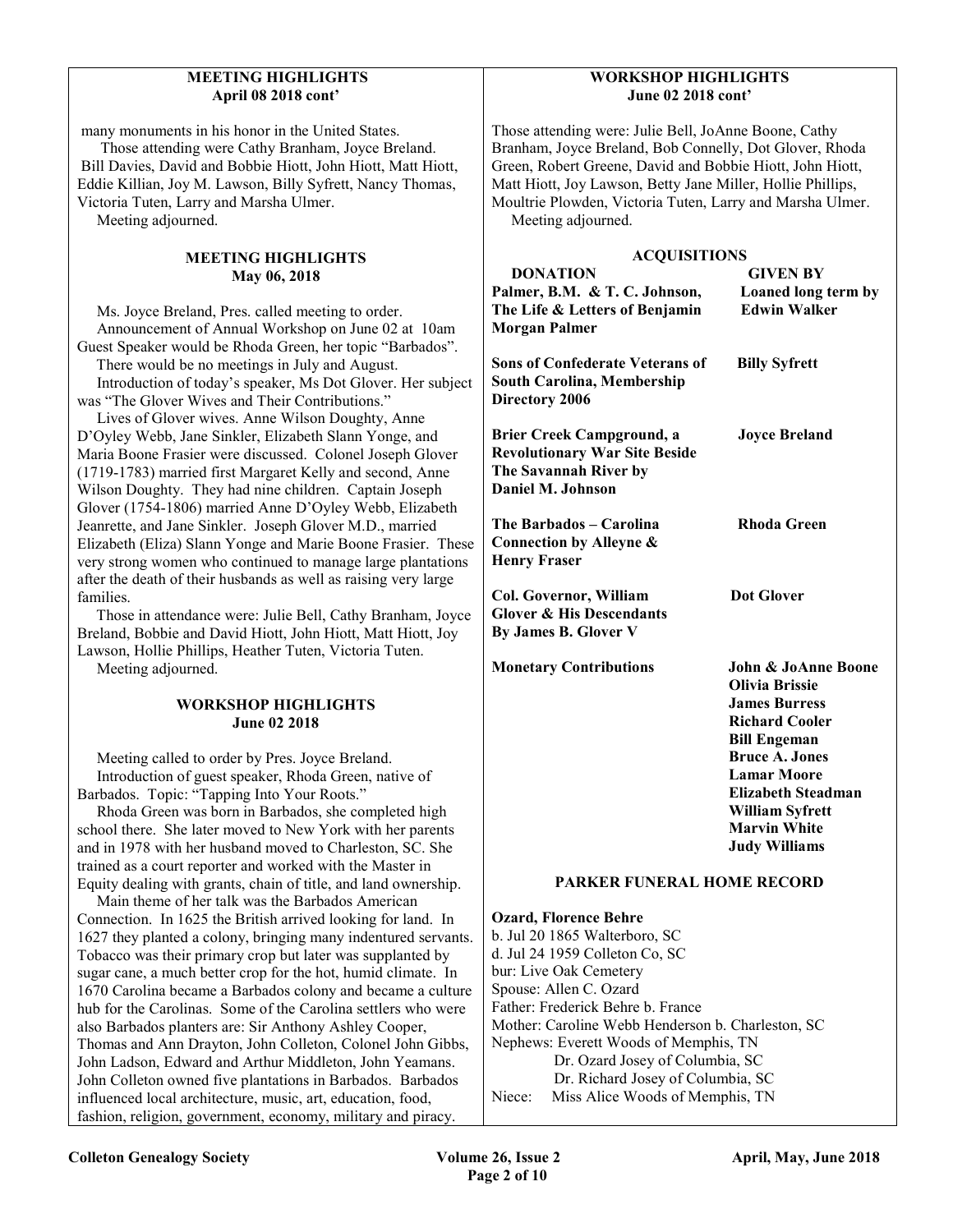#### PARKER FUNERAL HOME RECORDS cont'

### Parler, James Wesley

b. Dec 25, 1890 Berekely Co, SC d. Jun 01 1959 Walterboro, SC bur: Mt. Lebanon Cemetery near Cameron, SC Occ: Retired Insurance Agent Spouse: Lottie Miller Father: James Matt Parler b. Orangeburg Co, SC Mother: Annie Cannon Son: Tommy G. Parler of Columbia, SC James A. Parler of Walterboro, SC Dau: Mrs. Charles C. Hogan of Walterboro, SC Bro: Luther Parler of N. Charleston, SC Sis: Mrs, S. J. Mitchum of Holly Hill, SC 4 Grandchildren

### Pellum, Debra Gay

b. Feb 20 1959 Colleton County Hospital, Walterboro, SC d. Feb 24 1959 Colleton County Hospital, Walterboro, SC bur: Peniel Methodist Church Cemetery Father: Frank C. Pellum b. Colleton Co, SC Mother: Mary Ruth Bennett b. Colleton Co, SC Grandparent: Mrs Docia Pellum of Walterboro, SC Mrs. Katie Bennett of Beaufort, SC Bro: Frank Pellum Jr

#### Pellum, George Frank

b. Oct 16 1875 Colleton Co, SC d. Apr 11 1959 Colleton County Hospital, Walterboro, SC bur: Peniel Methodist Church Cemetery Occ: Retired Farmer Spouse: Addie Bishop Father: Jacob Pellum b. Colleton Co, SC Mother: Mary Polk b. Colleton Co, SC Son: Randolph Pellum of Walterboro, SC Dau: Mrs. Pressly Breland of Walterboro, SC Sis: Mrs. Lela O'Quinn of White Hall, SC 4 Grandchildren and 1 Great Grandchild

### Judge Peurifoy, James Eldred

b. May 09 1872 Edgefield Co, SC d. Oct 12 1959 Colleton County Hospital, Walterboro, SC bur: Live Oak Cemetery Occ: Retired Lawyer, Banker, Judge Spouse: Caroline Witsell Father: Daniel Byrd Peurifoy b. Edgefield Co, SC Mother: Nancy Wills b. Edgefield Co, SC Dau: Mrs. George William McDonald of St. Louis, MO 3 Grandchildren

### Reeves, Stillborn Son

b. Aug 28 1959 d. Aug 28 1959 bur: Fox Cemetery Father: Mercer Emile Reeves Jr b. Walterboro, SC Mother: Mary Eugenia Goff b. Batesburg, SC Grandparent: Mr & Mrs. Mercer E. Reeves of Cottageville, SC Mr. & Mrs. Carl Goff of Batesburg, SC

## PARKER FUNERAL HOME RECORDS cont'

#### Prescott, Harvey Wilson

b. Oct 24 1902 Calhoun Co, Miss. d. Jun 22 1959 Walterboro, SC bur: Pleasant Grove Cemetery Father: John Russell Prescott b. Mississippi Mother: Sally Ann Page b. Mississippi Son: Harvey Prescott of Virginia Cecil Prescott of Beaufort Dau: Mrs. Phil Rosekrans of New York Sis: Mrs. Tom Hale of Walterboro, SC 8 Grandchildren

#### Pye, Minerva Bailey

b. Feb 19 1899 Colleton Co. SC d. Aug 07 1959 Colleton County Hospital, Walterboro, SC bur: Grace Advent Christian Church Cemetery Spouse: Carlos Pye Father: Ben Bailey b. Colleton Co, SC Mother: Mary Davis b. Colleton Co, SC Dau: Mrs. Marion Pender of Walterboro, SC Mrs. Benjamin Herndon of Walterboro, SC Bro: Bennie Bailey of Cottageville, SC Sis: Mrs. Albert Pye of Walterboro, SC Mrs. Benny Colson of Charleston, SC 6 Grandchildren and 4 Great Grandchildren

#### Ramsey, Johnnie O'Bryan

b. Mar 23 1877 Colleton Co, SC d. Aug 21 1959 St. Lukes Hospital, Jacksonville, Duvall Co FL bur: Black Creek Spouse: Jake Ramsey Father: John R. O'Bryan b. Colleton Co, SC Mother: Emily Driggers b. Colleton Co, SC Son: Howell Ramsey of Charleston, SC J. Wildon Ramsey of N. Charleston, SC E. H. Ramsey of N. Charleston, SC R. B. Ramsey of Burton, SC Dau: Mrs. Shellie Dewitt of Jacksonville, FL Mrs. Hal O'Quinn of H'ville, SC Bro: Ernest O'Bryan of Beaufort, SC Sis: Mrs. Andrew Groves of Charleston, SC Mrs. L. C. Taylor of Atlanta, GA Mrs. Gertrude Beach of Walterboro, SC 18 Grandchildren and 13 Great Grandchildren Risher, Olivia

b. Colleton County, SC d. Mar 13 1959 Jacksonville, FL bur: Providence Cemetery Father: Jefferson Risher b. Colleton Co, SC Mother: Ada Hill b. Colleton Co, SC Bro: J. D. Risher of Savannah, GA Oran Risher of Labella, FL Sis: Mrs. E. O. Connor of Miami, FL Mrs. Angie Maddox of Tampa, FL Miss Rubye Risher of Washington Mrs. Kelly Fountain of Jacksonville, FL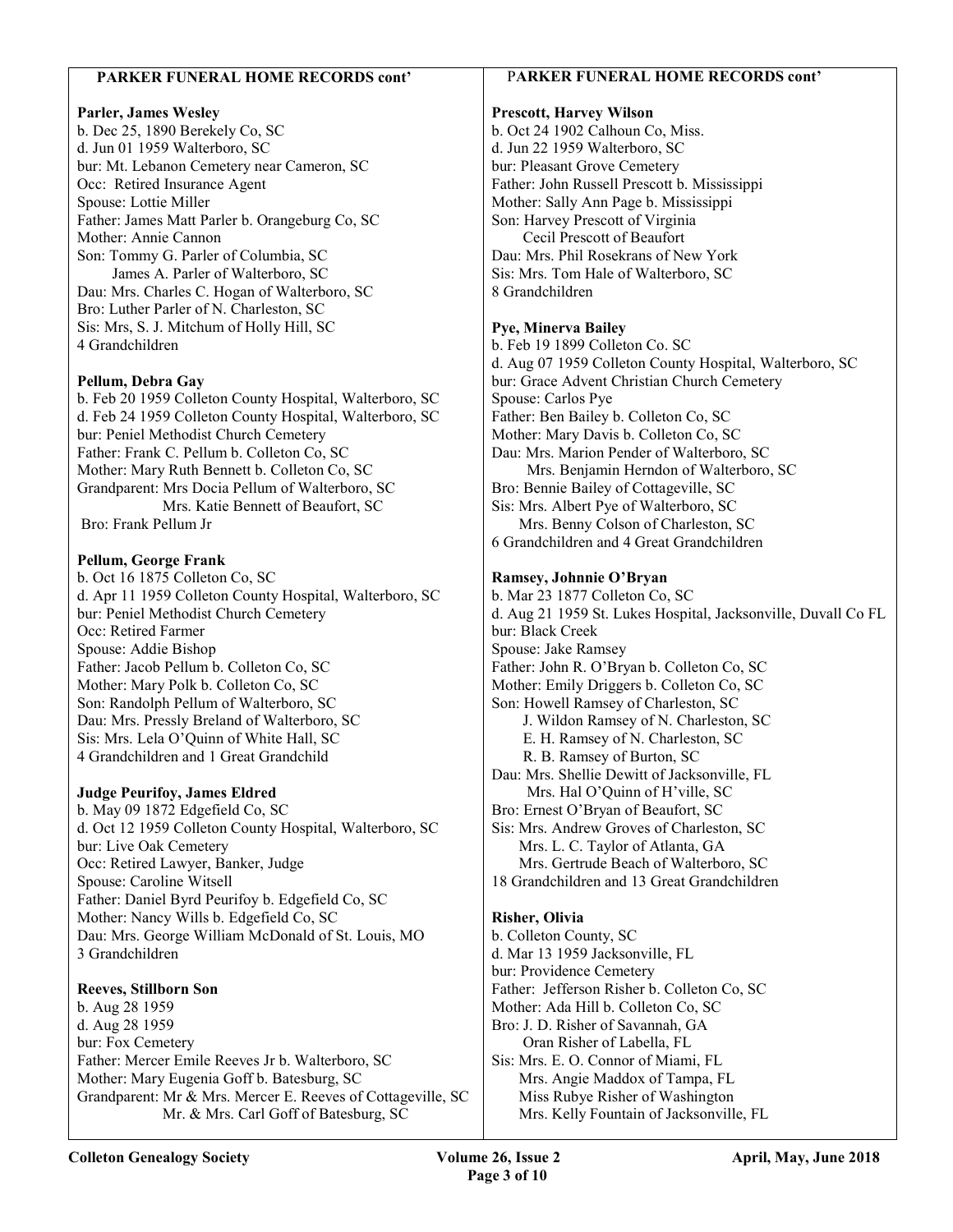| <b>PARKER FUNERAL HOME RECORDS cont</b>        | PARKER FUNERAL HOME RECORDS cont'                                             |
|------------------------------------------------|-------------------------------------------------------------------------------|
| Rentz, Emory E.                                | <b>Robinson, Ashby Bell</b>                                                   |
| b. May 26 1905 Bamberg Co, SC                  | b. Aug 24 1895 Turbeville, SC                                                 |
| d. Nov 19 1959 Westley, CA                     | d. Oct 30 1959 Colleton County Hospital, SC                                   |
| bur: Live Oak Cemetery                         | bur: Live Oak Cemetery                                                        |
| Occ: Produce Trucker                           | Occ: Farmer                                                                   |
| Spouse: Sabra Strickland                       | Spouse: Martha Jane DuBose                                                    |
| Father: Kissler Rentz b. Bamberg Co, SC        | Father: David M. Robinson b. Turbeville, SC                                   |
| Mother: Annie Hughes b. Bamberg Co, SC         | Mother: Della Wallace b. Turbeville, SC                                       |
| Dau: Miss Markuiita Ann Rentz of Ft Pierce, FL | Son: Edwin Robinson of Canadys, SC                                            |
| Bro: Lemuel Rentz of Dade City, FL             | Carol Robinson of Canadys, SC                                                 |
| Harry Rentz of Alabama                         | Vernon Robinson of Canadys, SC                                                |
| Sis: Mrs. Thelma Rentz Watson of Dade City, FL | Dau: Mrs. Harl (Wylah Mae) Buddin of Turbeville, SC                           |
|                                                | Mrs. D. W. (Barbara) Gibbons of Turbeville, SC                                |
| <b>Reynolds, Mary Garvin</b>                   | Mrs. Gerald (Joette) Smoak of Walterboro, SC                                  |
| b. Aug 31 1888 Colleton Co, SC                 | Mrs. Floyd (Faye) Guess of Canadys, SC                                        |
| d. Jan 25 1959 Ravenel, SC                     | Sis: Mrs. Dan Buddin of Turbeville, SC                                        |
| bur: Live Oak Cemetery                         | Mrs. Ernest Hornesby of Atlanta, GA                                           |
| Spouse: Walter R. Reynolds                     | Mrs. Raymond Van Wagner of Hyde Park, NY                                      |
| Father: Richard Garvin b. Colleton Co, SC      | 13 Grandchildren                                                              |
|                                                |                                                                               |
| Mother: Mary Jane Hodges b. Colleton Co, SC    | <b>Sanders, Belle</b>                                                         |
| Son: G. A. Reynolds of Jacksonville, FL        | b. Jun 15 1887 Walterboro, SC                                                 |
| W. L. Reynolds of Ridgeland, SC                | d. May 07 1959 Colleton County Hospital, Walterboro, SC                       |
| W. R. Reynolds of Cottageville, SC             | bur: Live Oak Cemetery                                                        |
| H. D. Reynolds of Ravenel, SC                  | Occ: Retired School Teacher                                                   |
| Dau: Mrs. W. M. Pierce of Walterboro, SC       |                                                                               |
| Mrs. T. B. Spell of Summerville, SC            | Father: Benjamin K. Sanders b. Colleton Co, SC                                |
| Mrs. C. J. Mizell of Ravenel, SC               | Mother: Elmyra Anderson b. Charleston, SC                                     |
| Mrs. S. S. Stone of Meggetts, SC               | Bro: J. Campbell Sanders of Charleston, SC<br>C. A. Sanders of Walterboro, SC |
| Mrs., M. J. Courtney of Aiken, SC              | B. K. Sanders of Walterboro, SC                                               |
| Sis: Mrs. W. E. Reynolds of Folkstone, GA      |                                                                               |
| 16 Grandchildren                               | Sis: Mrs. F. R. Gadsden of Walterboro, SC                                     |
| <b>Robertson, Julius Lee</b>                   | Saunders, Inez Leila Ackerman                                                 |
| b. Nov 23 1877 Smoaks, SC                      | b. Apr 25 1884 Cottageville, SC                                               |
| d. Aug 23 1959 Walterboro, SC                  | d. Jun 08 1959 Colleton County Hospital, Walterboro, SC                       |
| bur: Evergreen Cemetery                        | bur: Doctors Creek Baptist Church Cemetery                                    |
| Occ: Logger                                    | Occ: Retired School Teacher                                                   |
| Spouse: Hattie Beach                           | Spouse: John B. Saunders                                                      |
| Father: Box Robertson b. Colleton Co, SC       | Father: H. L. Ackerman b. Cottageville, SC                                    |
| Mother: Mary Wilson b. Colleton Co, SC         | Mother: Amanda Emerson b. Cottageville, SC                                    |
| Son: Lloyd Robertson of Walterboro, SC         | Bro: Clarendon E, Ackerman of St. George, SC                                  |
| Heyward Robertson of Bethelem, PA              | Ernest Ackerman of H'ville, SC                                                |
| Dau: Mrs. Vernon Price of Walterboro, SC       | Sis: Mrs. Lillie Free of Cottageville, SC                                     |
| Mrs. John G. Brabham of Walterboro, SC         | Mrs. Maggie Willis of Cottageville, SC                                        |
| Mrs. Austin Price of Walterboro, SC            | Mrs. G. S. Pierce of Cottageville, SC                                         |
| Miss Mazie Robertson of Walterboro, SC         | Mrs. Jennie Hiers of Round O, SC                                              |
| Miss Georgia Robertson of Walterboro, SC       | Mrs. Greer Hiott of Charlotte, NC                                             |
| Mrs. Tillman Howard of Charleston, SC          |                                                                               |
| Bro: Jeff Robertson                            | <b>Saunders, Louise Margaret</b>                                              |
| Sis: Mrs. Charles Wilson of Ruffin, SC         | b. Apr 22 1887 Colleton Co, SC                                                |
| Mrs. Lizzie O'Quinn of Charleston, SC          | d. Dec 07 1959 Ruffin, SC                                                     |
| 24 Grandchildren & 27 Great Grandchildren      | bur: Doctors Creek Baptist Church Cemetery                                    |
|                                                | Father: Joseph W. Saunders b. Colleton Co, SC                                 |
|                                                | Mother: Rebecca Adams b. Colleton Co, SC                                      |
|                                                | Sis: Mrs. Taylor Smith of Ruffin, SC                                          |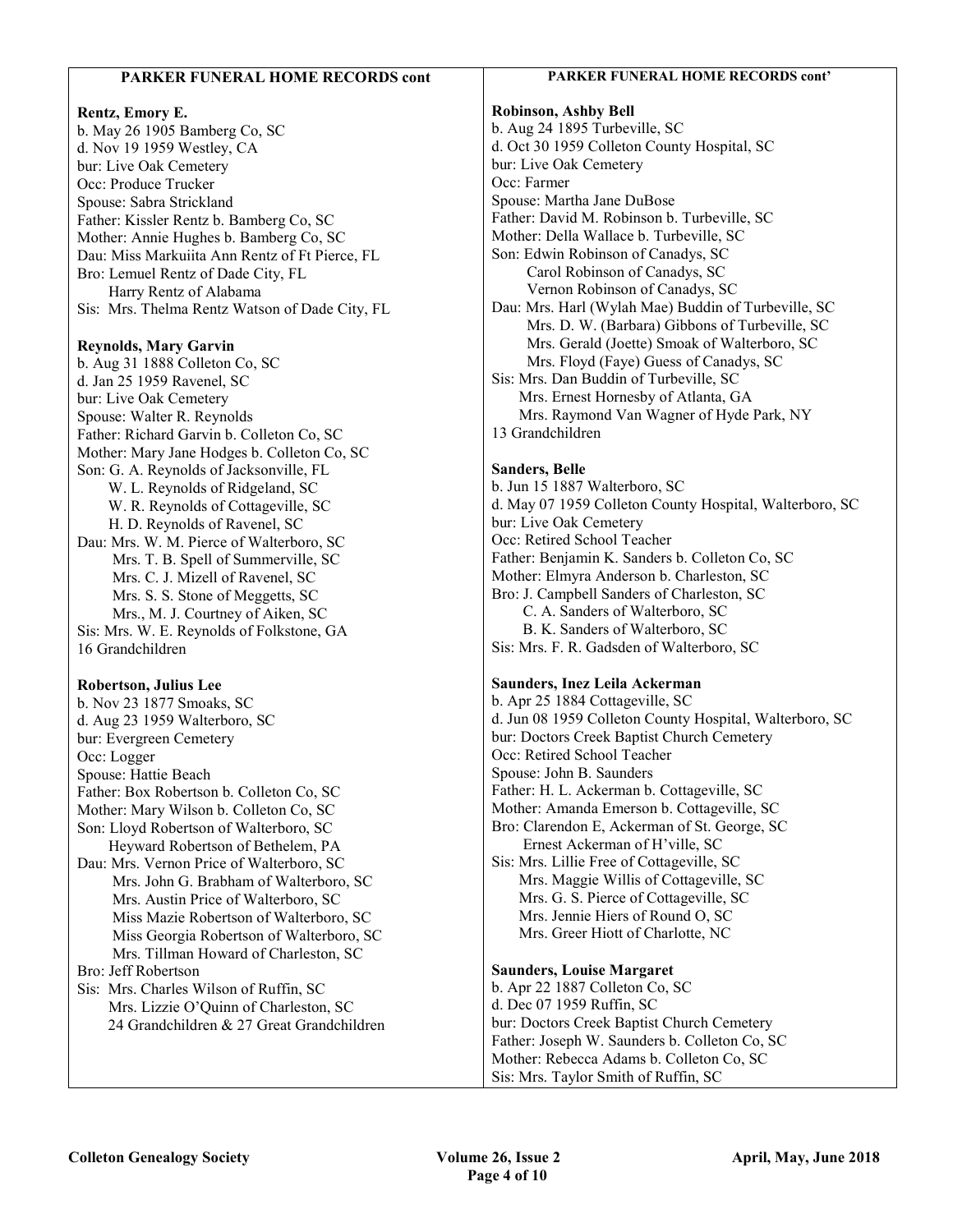#### DESCENDANTS OF JACOB MARTIN CROSBY

Generation Five Cont'

#### Children of Ashley Everette "Uncle Errit" Garfield Hiott, cont'

- 682 xiv. Pauline Hiott, born February 09 1939 in Tampa, Hillsborough Co, FL, died September of 1939.
- 683 xv. Jacqueline V. "Pansy" Hiott, born January 19 1941 in Tampa, Hillsborough Co, FL, died May 08 2008, buried in Orange Hill Cemetery, Tampa, Hillsborough Co, FL. She married Jim Wadsworth.
- 684 xvi. Darann Hiott, born July of 1945, died July of 1945.
- 208. Robert Lee Risher Sr, born November 22 1896 in Colleton Co, SC, died Apr 4 1957 in Pleasant Grove section, Colleton Co, SC, buried in Pleasant Grove Baptist Church, Walterboro, Colleton Co, SC, military Pvt 156 Depot Brigade WWI, occupation Farmer. He married Pauline "Lena" Wilson, born August 24 1900 in Colleton Co, SC (daughter of Andrew W. Wilson and Salina or Sarah Althia "Allie" Risher), died January 12 1984, buried in Pleasant Grove Baptist Church, Walterboro, Colleton Co, SC.

Children:

- 685 i. Evelyn W. Risher, born about 1924. She married Unknown Kreizer.
- 686 ii. Ruth Virginia Risher, born Jul 2 1925 in Walterboro, Colleton Co, SC, died Dec 6 1987 in Charleston Hospital, Charleston, SC, buried in Carolina Memorial Park, North Charleston, SC. She married Dan Bernard Smith.
- 687 iii. Effie Lee Risher, born December 6 1927 in Walterboro, Colleton Co, SC, died March 6 2001 in Palmetto Richland Memorial Hospital, Columbia, SC, buried in Crestlawn Memorial Gardens, Orangeburg, SC. She married Chrystol Red Rentz, born December 15 1923 in Walterboro, Colleton Co, SC (son of Aaron Coleman "Moss" Rentz and Alma Belger), died September 7 1990 in Orangeburg, SC, buried in Crestlawn Memorial Gardens, Orangeburg, SC, occupation Pipe Fitter Charleston Naval Shipyard, military Veteran of World War II.
- 688 iv. Robert Lee Risher Jr, born May 1 1930 in Walterboro, Colleton Co, SC, died March 10 2003 in Ralph H. Johnson VA Medical Center, Charleston, SC, military Served United States Army and the National Guard during the Korean Conflict and received three Purple Hearts., occupation Retired Electrician with the Charleston, SC Naval Shipyard, buried in Pleasant Grove Baptist Church, Walterboro, Colleton Co, SC He married Celeste Warren, born Jun 4 1939 in Evans, GA (daughter of Furman Warren and Earline Unknown), died October 11 1999 in Walterboro, Colleton Co, SC, buried in Pleasant Grove Baptist Church, Walterboro, Colleton Co, SC.
- 210. Theodocia "Docia" Ulmer, born July 12 1877 in Ruffin, Colleton Co, SC, died May 18 1947 in Ruffin, Colleton Co, SC, buried in Bethel United Methodist Church, Ruffin, SC. She married James "Martin" Crosby, November 18 1894 in Bells Cross Roads, Ruffin, SC by Rev C.E. Kinsey, born October 4 1865 in Colleton Co, SC (son of Moses Crosby and Susanah "Susan" George), died August 30 1930 in Ruffin, Colleton Co, SC, buried in Bethel United Methodist Church, Ruffin, SC, occupation First Post Master in Ruffin, SC about the years of 1890 to 1900 Children:
	- 689 i. Dodie May Crosby, born September 19 1895 in Ruffin, Colleton Co, SC, died August 11 1964 in Baptist Hospital, Columbia, Richland Co, SC, buried in Greenlawn Memorial Park, Columbia, Richland Co, SC, occupation Nurse. She married (1) William Hendricks Wiggins, June 9 1920 in Charleston, Charleston Co, SC, born About 1895 in Florida, died April of 1957 in Marion Co, FL. She married (2) William Armstrong Ross, October 4 1925 in Spartanburg, SC, born November 16 1875 in Cabarrus Co, NC (son of Robert C. Ross and Nannie Cochran), died September 22 1934 in Lockhart, Union Co, SC, buried in Sharon Associate Reformed Presbyterian Churchyard, Sharon, York Co, SC, occupation Cloth Room Overseer.
	- 690 ii. Bryan McKinley Crosby, born August 26 1897 in Ruffin, Colleton Co, SC, died December 19 1949 in Automobile accident in Princeton, MO, buried in Evergreen Cemetery, Chester, Chester Co, SC, occupation Reverend. He married (1) Mildred Lee White, March 29 1924 in Graniteville, SC, born September 6 1901 in Chester, Chester Co, SC (daughter of James William White and Mary Anna Brakefield), died January 22 1944 in Kansas City, Jackson Co, MO, buried in Evergreen Cemetery, Chester, Chester Co, SC. He married (2) Ferry Rose Huffstetler, about 1946 in North Carolina, born June 20 1897 in Gastonia, Gaston Co, NC (daughter of Meek Huffstetler and Eliza Riddle), died July 16 1974 in Flat Rock, Henderson Co, NC, buried in Flat Rock, Henderson Co, NC.
	- 691 iii. Ethel Rachel Crosby, born January 27 1899 in Ruffin, Colleton Co, SC, died March 14 1985 in San Diego, San Diego Co, CA buried in Rosemont Cemetery, Union, Union Co, SC. She married James "Elzie" Kinsey, November 10 1916 in Colleton Co, SC, born February 26 1898 in Ruffin, Colleton Co, SC (son of James Granville "Jim Elzy" Kinsey and Matilda Ann Kinsey), died December 11 1971 in San Diego, San Diego Co, CA, buried in Rosemont Cemetery, Union, Union Co, SC.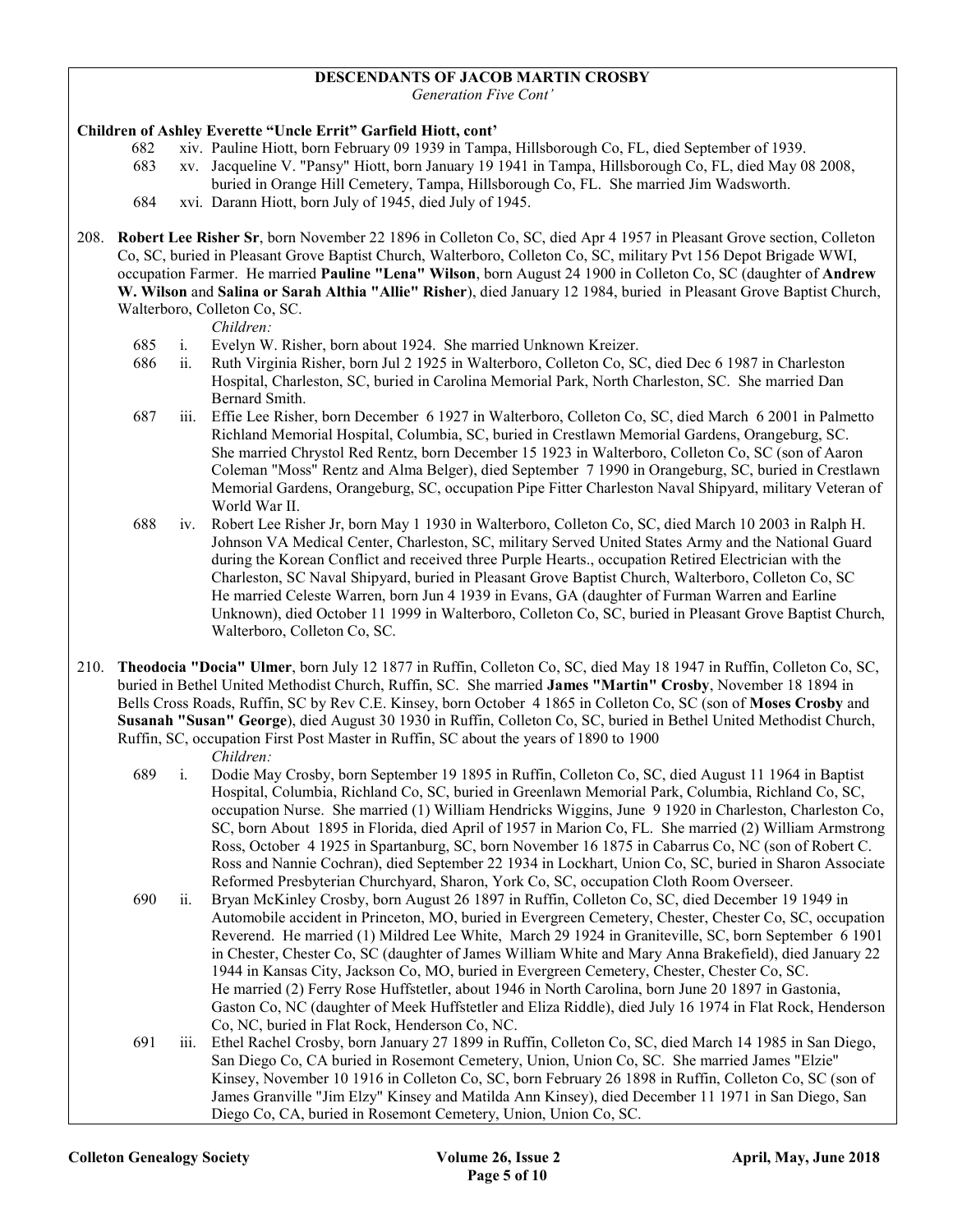|      | 692              |                           | iv. James "Gary" Crosby, born August 19 1900 in Ruffin, Colleton Co, SC, died October 25 1960 in Florence,<br>Florence Co, SC, buried in Mt Hope Cemetery, Florence, Florence Co, SC, occupation Retired Atlantic<br>Coast RR. He married Alma B. Smith, August 20 1928 in Florence, Florence Co, SC, born March 25 1886<br>in Richmond Co, NC, died July 23 1956 in Florence, Florence Co, SC, buried in Mt Hope Cemetery,                                                                                                                                                                                                                                                                                                                                          |
|------|------------------|---------------------------|----------------------------------------------------------------------------------------------------------------------------------------------------------------------------------------------------------------------------------------------------------------------------------------------------------------------------------------------------------------------------------------------------------------------------------------------------------------------------------------------------------------------------------------------------------------------------------------------------------------------------------------------------------------------------------------------------------------------------------------------------------------------|
|      | 693              | V.                        | Florence, Florence Co, SC.<br>Ralph Dewey Crosby, born February 4 1904 in Ruffin, Colleton Co, SC, died December 26 1979 in<br>Anderson Hospital, Anderson, SC, buried in Garden of Memories, Belton, Anderson Co, SC, occupation<br>Retired Baptist minister, graduated from Brunson High School, Brunson, SC, graduated 1938 from Clemson<br>Agricultural College, Clemson, SC. He married Eloise Smith, December 25 1930 in Islandton, Colleton Co,<br>SC, born May 22 1908 in Islandton, Colleton Co, SC (daughter of Wilson Peterson Smith and Lillie<br>"Maude" Rentz), died March 28 1997 in Honea Path, Anderson Co, SC, buried in Garden of Memories,                                                                                                       |
|      | 694              | vi.                       | Belton, Anderson Co, SC<br>Luther "Graham" Crosby, born September 4 1906 in Ruffin, Colleton Co, SC, died July 17 1979 in Baptist<br>Hospital, Columbia, Richland Co, SC, buried in Greenlawn Memorial Park, Columbia, Richland Co, SC,<br>military Veteran of World War II, occupation Electrical Engineer. He married Elizabeth Marie Poyas, July<br>30 1949 in Hendersonville, Colleton Co, SC, born November 28 1907 in Hendersonville, Colleton Co, SC,<br>died January 15 1979 in Columbia, Richland Co, SC, buried in Greenlawn Memorial Park, Columbia,<br>Richland Co, SC.                                                                                                                                                                                  |
|      | 695              |                           | vii. Herbert Crosby, born June 19 1908 in Ruffin, Colleton Co, SC, died July 9 1909 in Ruffin, Colleton Co,<br>SC, buried in Bethel United Methodist Church, Ruffin, SC.                                                                                                                                                                                                                                                                                                                                                                                                                                                                                                                                                                                             |
|      | 696              |                           | viii. Hubert Crosby, born December 21 1909 in Ruffin, Colleton Co, SC, died July 5 1910 in Ruffin, Colleton<br>Co, SC, buried in Bethel United Methodist Church, Ruffin, SC.                                                                                                                                                                                                                                                                                                                                                                                                                                                                                                                                                                                         |
|      | 697              | $\mathbf{1} \mathbf{X}$ . | Mary Magdalene "Maggie" Crosby, born December 1 1911 in Ruffin, Colleton Co, SC, died Oct 6 1988<br>in Cottageville, Colleton Co, SC, buried in Greenlawn Memorial Gardens, Walterboro, SC. She married<br>William Ray Jacques, October 11 1934 in Walterboro, Colleton Co, SC, born August 7 1905 in Glover<br>Township, Colleton Co, SC (son of Jonathan Stanley Jacques and Georgiana Spell), died August 26 1971 in<br>Colleton County Hospital, Walterboro, SC, buried in Greenlawn Memorial Gardens, Walterboro, SC,<br>occupation Retired Naval Shipyard.                                                                                                                                                                                                     |
|      | 698              | X.                        | Vivian R. Crosby, born September 23 1914 in Ruffin, Colleton Co, SC, died February 19 1979 in Columbia<br>Hospital, Columbia, SC, buried in Bethel United Methodist Church, Ruffin, SC, Never Married.                                                                                                                                                                                                                                                                                                                                                                                                                                                                                                                                                               |
| 211. | Colleton Co, SC. |                           | Boswell Risher Ulmer Sr, born February 7 1879 in Ruffin, Colleton Co, SC, died November 21 1952 in Colleton County<br>Hospital, Walterboro, SC, buried in Live Oak Cemetery, Walterboro, Colleton Co, SC. He married (1) Mary Ann<br>Padgett, April 4 1900 in Colleton Co, SC, born April 5 1878 in Colleton Co, SC (daughter of Henry Murkison Padgett<br>and Annie Herndon), died October 25 1947 in Walterboro, Colleton Co, SC, buried in Live Oak Cemetery, Walterboro,<br>Children:                                                                                                                                                                                                                                                                            |
|      | 699              | i.                        | Infant Son Ulmer, born December 15 1900, died January 6 1901, buried in Bethel United Methodist                                                                                                                                                                                                                                                                                                                                                                                                                                                                                                                                                                                                                                                                      |
|      | 700              | 11.                       | Church, Ruffin, SC.<br>Pearl Ulmer, born December 15 1901 in Colleton Co, SC, died November 15 1981 in Colleton Regional<br>Hospital, Walterboro, SC, buried in Live Oak Cemetery, Walterboro, Colleton Co, SC. She married (1)<br>George Albert Martin, born June 28 1884 in Columbus, Muscogee Co, GA, died February 21 1942 in<br>Automobile Accident, Adams Run, Colleton Co, SC, buried in Bethel United Methodist Church, Ruffin, SC,<br>occupation Contractor. She married (2) James Allen Ritter Sr, June 20 1932, born October 26 1909 in<br>Walterboro, Colleton Co, SC (son of Jerome Lee Ritter and Mary Lavinia Drawdy), died February 13 1998<br>in Colleton Medical Center, Walterboro, SC, buried in Live Oak Cemetery, Walterboro, Colleton Co, SC, |
|      | 701              | iii.                      | occupation Retired Store Clerk.<br>Letha Mae Ulmer, born August 3 1905 in Walterboro, Colleton Co, SC, died March 21 1976 in Naval<br>Hospital, Charleston, SC, buried in Live Oak Cemetery, Walterboro, Colleton Co, SC, graduated from<br>Columbia College, Columbia, SC, graduated from University of South Carolina, Columbia, SC, occupation<br>Retired school teacher. She married Carl Mozel Stroud Sr, June 2 1930 in Charleston, SC, born March 10<br>1901 in Inman, Spartanburg Co, SC (son of John Levi Stroud and Wilhemina "Willie" VanPatton), died<br>November 21 1978 in Aiken County Hospital, Aiken, SC, buried in Live Oak Cemetery, Walterboro,<br>Colleton Co, SC, military Veteran of World War I, occupation Retired from the U.S. Navy.      |
|      | 702              | iv.                       | Henry Grady Ulmer, born October 4 1908, died September 14 1909, buried in Bethel United Methodist<br>Church, Ruffin, SC.                                                                                                                                                                                                                                                                                                                                                                                                                                                                                                                                                                                                                                             |
|      | 703              | V.                        | Mary Zena Ulmer, born December 23 1910 in Ruffin, Colleton Co, SC, died May 18 2001 in Colleton Co,<br>SC, buried in Live Oak Cemetery, Walterboro, Colleton Co, SC. She married (1) Donald Willis Pool,                                                                                                                                                                                                                                                                                                                                                                                                                                                                                                                                                             |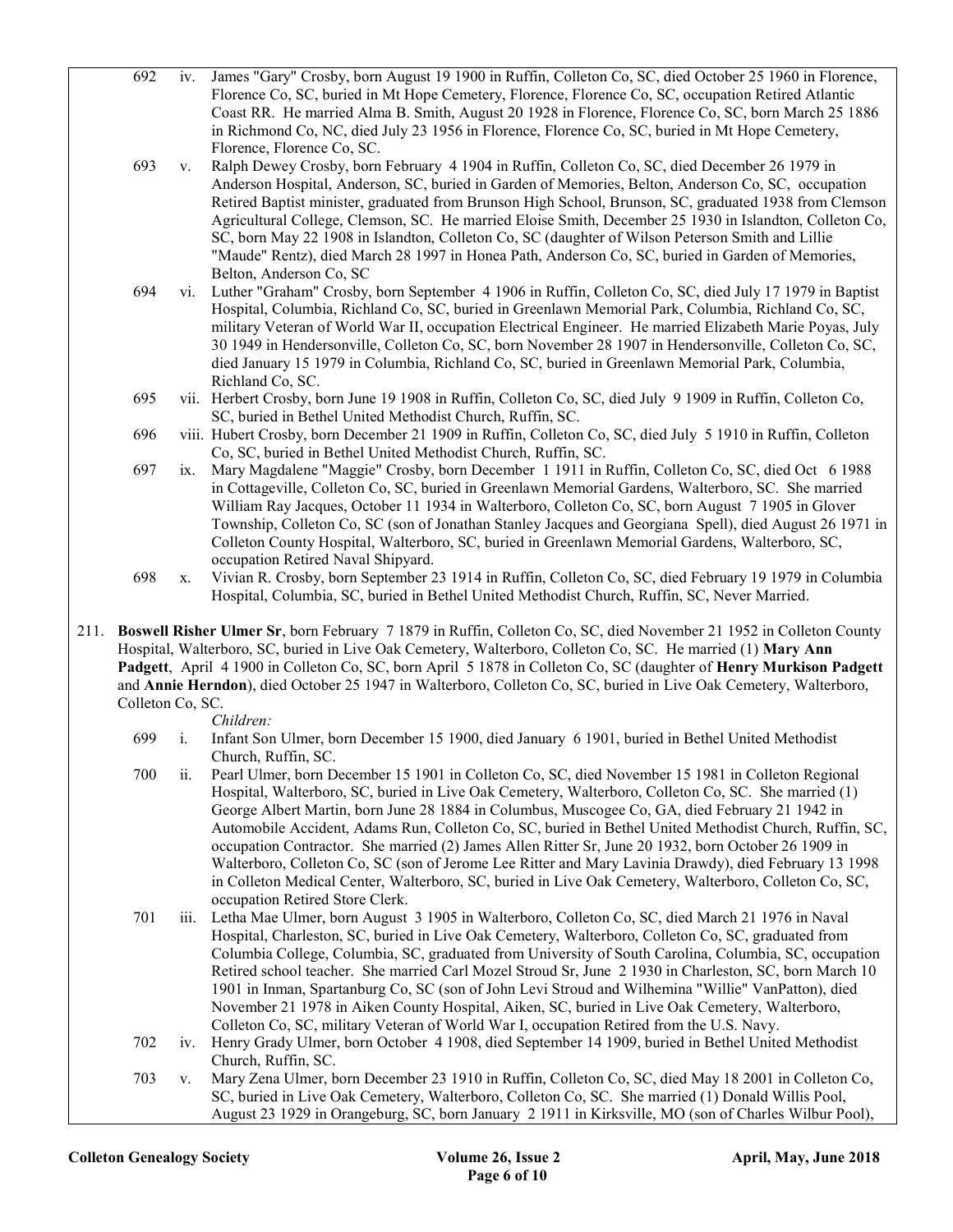died January 20 1985 in Orange Park Hospital, cremated.. occupation Retired Contractor. She married (2) Carter Estes, Jun 7 1941 in Beaufort, SC, born January 18 1920 in Elaine, Phillips Co, Arkansas (son of Samuel Estes and Lillian Carter), died March 18 1960 in Walterboro, Colleton Co, SC, buried in Live Oak Cemetery, Walterboro, Colleton Co, SC. She married (3) William Horace Himes, November 8 1963 in Depot Chapel, Parris Island, SC, born March 17 1926 in Arlington, TX (son of Ernest Himes and Emma Newton), died January 14 1993 in Charleston Naval Hospital, Charleston, SC, buried in Greenlawn Cemetery, Walterboro, SC, military Veteran of World War II, the Korean War and the Vietnam War.

 704 vi. Boswell Risher "BR" Ulmer Jr, born September 6 1914 in Walterboro, Colleton Co, SC, died November 3 1989 in Colleton Regional Hospital, Walterboro, SC, buried in Live Oak Cemetery, Walterboro, Colleton Co, SC, graduated 1936 from Wofford College, Spartanburg, SC, military Col US Army World War II Korea, occupation 1963 U.S. Army Retired. He married (1) Eunice Lillian Murdaugh, January 4 1931, born June 27 1914 in Colleton Co, SC (daughter of William Hamilton "Hammie" Murdaugh and Julia Oakman Dopson), died July 14 1971 in Naval Hospital, Beaufort, SC, buried in Live Oak Cemetery, Walterboro, Colleton Co, SC. He married (2) Bernice Elaine Bown Younginer Bailey, February of 1974 in Moncks Corner, SC.

He married (2) Annie J. Moorer, November 27 1949, born November 16 1881 in Colleton Co, SC (daughter of William Moorer and Kate Kizer), died December 17 1949 in Colleton County Hospital, Walterboro, SC, buried in Westbury Cemetery, Grover, Dorchester Co, SC. He married (3) Martha Varn, August 4 1951, born March 14 1890 in Colleton Co, SC (daughter of Aaron Albert Varn and Elizabeth J. "Betty" Trowell), died May 3 1980 in Oakwood Health Care Center, Walterboro, SC, buried in Live Oak Cemetery, Walterboro, Colleton Co, SC.

212. Silas Tillinghast Ulmer, born Apr 4 1881 in Ruffin, Colleton Co, SC, died September 30 1945 in Ruffin, Colleton Co, SC, buried in Bethel United Methodist Church, Ruffin, SC, occupation Farmer, event Jan 3 1912 S. T. Ulmer and family of Ruffin, have just moved to Durand, GA, where they will make their future, event Nov 1931 Loss of home by fire.

 He married Carrie Lena Patrick, April 9 1902 in Ruffin, Colleton Co, SC, born March 31 1881 in Bamberg County, SC (daughter of George Washington "Wash" Patrick and Annie Eliza Rentz), died November 8 1968 in Colleton Co Hospital, Walterboro, SC, buried in Bethel United Methodist Church, Ruffin, SC. In March 20 1958 started writing the Bells community news for the Press and Standard Newspaper, Jun 3 1965 stopped writing the Bells community news for the Press and StandardNnewspaper.

Children:

- 705 i. Palmer Lawson Ulmer, born August 20 1903 in Ruffin, Colleton Co, SC, died March 13 1984 in Colleton Regional Hospital, Walterboro, SC, buried in Bethel United Methodist Church, Ruffin, SC, graduated 1926 from Wofford College, Spartanburg, SC, occupation Retired electrician. He married Catherine "Inez" Breland, Mar 3 1939 at Bamberg, SC by Rev. W. A. Betts, born September 13 1915 in Ruffin, Colleton Co, SC (daughter of Henry William Breland and Mary Ellen "Nell" Ulmer), died June 15 1991 in Oakwood Health Care Center, Walterboro, SC, buried in Bethel United Methodist Church, Ruffin, SC.
- 706 ii. Hazel Edith Ulmer, born May 23 1909 in Ruffin, Colleton Co, SC, died May 15 1910 in Ruffin, Colleton Co, SC, buried in Bethel United Methodist Church, Ruffin, SC.
- 707 iii. Wilma Gladys Ulmer, born August 5 1911 in Ruffin, Colleton Co, SC, died January 20 1984 in Orangeburg, SC, buried in Crestlawn Memorial Gardens, Orangeburg, SC, occupation Retired bookkeeper of Azalea Meats. She married Sheldon Black, June 2 1928 in Ruffin, Colleton Co, SC, born November 21 1906 in Colleton Co, SC (son of Richard Rice Black and Sarah Sheldonia "Shellie" Hagan), died October 31 1964 in Columbia Hospital, Columbia, SC, buried in Crestlawn Memorial Gardens, Orangeburg, SC, occupation Operated Black's Sharpening Service.
- 708 iv. Eugene Heyward Ulmer, born September 19 1913 in Ruffin, Colleton Co, SC, died November 11 1973 in Colleton County Hospital, Walterboro, SC, buried in Bethel United Methodist Church, Ruffin, SC, event May 6 1935 Eugene Ulmer, son of Mr and Mrs S. T. Ulmer left Monday for Columbia, where he went to join the army, event Oct 1940 Moved to Charleston, SC, occupation Farmer. He married Rachel Mary Etta Patrick, April 24 1937 in Charleston, SC, born December 5 1917 in Summerville, SC (daughter of Jacob Joshua Patrick and Susannah Jane "Sudie" Tomlinson), died October 22 2007 in Providence Northeast Hospital, Columbia, SC, buried in Bethel United Methodist Church, Ruffin, SC.

 709 v. Joseph William "Joe" Ulmer, born September 20 1915 in Ruffin, Colleton Co, SC, died Jun 1 1964 in Veterans Hospital, Augusta, GA, buried in Bethel United Methodist Church, Ruffin, SC, military Oct 1935 Enlists in U.S. Army, event March 18 1937 Sailed for the Philippines with U. S. Army, occupation Watchmaker at Lesser's Jewelers, Charleston, SC. He married Eunice Hattie Gooding, July 31 1947 in Walterboro, Colleton Co, SC, born December 7 1920 in Smoaks, Colleton Co, SC (daughter of Cleveland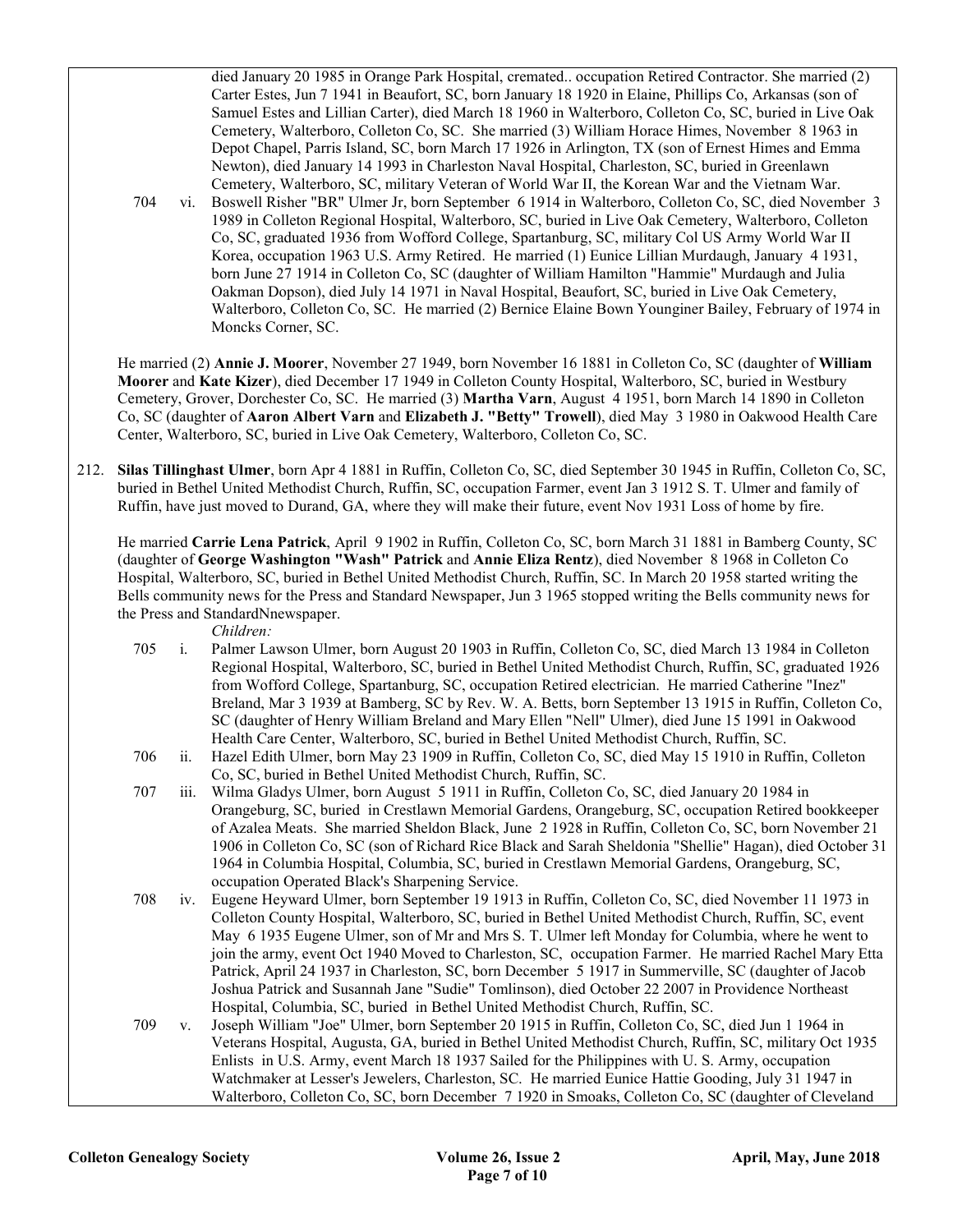Richard Gooding and Maggie Ruth Taylor), died July 12 2003 in Columbia, Richland Co, SC, buried in Bethel Methodist Church, Ruffin, SC, occupation Retired Naval Hospital in 1983.

- 710 vi. Jesse Willard Ulmer, born September 20 1915 in Ruffin, Colleton Co, SC, died September 18 1993 in Charleston, Charleston Co, SC, buried in Carolina Memorial Park, North Charleston, SC, event August 6 1934 Enlisted in the U.S. Marine Corps, military Veteran of World War II & Korea, occupation Retired Foreman. He married Effie Goude, December 18 1939 in Parsonage of the Church of God in Charleston, SC by Rev. Porter M. White, born August 31 1919 in Georgetown Co, SC, died May 8, 2016 in Satellite Beach, Fla.
- 711 vii. Bion Spencer Ulmer, born October 27 1916 in Ruffin, Colleton Co, SC, died Aug 2 1991 in Arcadia, Manistee Co, Mich, buried in Blaine Township Cemetery, Benzie Co, Mich, graduated 1933 from Ruffin High School, Ruffin, SC, military Veteran. He married (1) Anna Louise Timberlake, July 8 1944 in Jacksonville, Duval Co, FL, divorced April 25 1949, born January 15 1925 in Portsmouth, Ohio (daughter of Harry Colby Timberlake and Melissa Jane Greer), died Oct 4 2002 in Akron City Hospital, Akron, Ohio, buried in Northlawn Cemetery, Cuyohoga, Ohio. He married (2) Myrna Belle Rein, June 18 1949 in Reno, Nev, born April 25 1917 in Detroit, Wayne Co, Michigan, died July 17 1980 in Arcadia, Manistee Co, Mich, buried in Blaine Township Cemetery, Benzie County, Mich, He married (3) Leta "Dee Dee" Cribb, Jul 8 1983 in Walterboro, Colleton Co, SC, born January 22 1918 in Pleasant Hill, Georgetown Co, SC (daughter of Richard Luther Cribb and Lottie Olivia Cribb), died June 15 2011 in Prince George Healthcare Center, Georgetown, SC, buried in Elmwood Cemetery, Georgetown, SC, occupation Executive Secretary, graduated from Winyah High School, Georgetown, SC.
- 712 viii. Lucille Ulmer, born May 9 1919 in Ruffin, Colleton Co, SC, died August 19 1994 in Loma Linda Hospital, Sun City, Riverside Co, CA, cremated. Retired from Walt Disney World after 25 years., military Veteran. She married (1) James "David" Ramsey, Jun 4 1935 at Home of the Rev. Chas. M. Hackney, Walterboro, Colleton Co, SC, divorced 1941, born November 15 1905 in Colleton Co, SC (son of James DuRant Ramsey and Essie Lee Kinard), died Oct 9 1968 in Beaufort, SC, buried in Evergreen Cemetery, Beaufort, SC, occupation Employed as maintenance engineer for the Beaufort Fire Department for the last 19 years. She married (2) Nathan Todd Cottom Jr, February 12 1946 in Charleston, SC, born April 2 1915 in San Diego, San Diego Co, CA, died February 24 1991 in Murrieta, Riverside Co, CA, cremated. .Retired U.S. Navy.
- 713 ix. Mary Annie Elizabeth Ulmer, born November 8 1922 in EsDorn Hospital, Walterboro, SC, died October 29 2015. She married Peter Tynan Donohoe, November 27 1947 in First Baptist Church, Las Vegas, Nevada by Rev Walter Bishop, born June 5 1910 in Newark, NJ, died July 21 1981, buried Columbarium in Mountain View Memorial Park, Mesa, Maricopa Co, AZ.
- 213. Jerusa "Rosa" Ulmer, born April 28 1883 in Ruffin, Colleton Co, SC, died January 15 1957 in Colleton County Hospital, Walterboro, SC, buried in Bethel Methodist Church, Ruffin, SC. She married William Washington "Willie" Patrick Sr, October 16 1904, born March 28 1878 (son of George Washington "Wash" Patrick and Annie Eliza Rentz), died January 28 1936 in Veterans Hospital, Chicago, Ill, buried in Bethel United Methodist Church, Ruffin, SC. Children:
	- 714 i. Ernest Washington Patrick, born September 7 1905 in Colleton Co, SC, died December 6 1938 in Charleston, SC, buried in Pleasant Grove Baptist Church, Walterboro, Colleton Co, SC. He married Mary Katherine "Polly" Adams, December 25 1928 in Walterboro, Colleton Co, SC, born October 6 1907 in Walterboro, Colleton Co, SC (daughter of John Godfrey Adams and Sarah Caroline "Carrie" Thomas), died October 14 2001 in Methodist Oaks, Orangeburg, SC, buried in Pleasant Grove Baptist Church, Walterboro, Colleton Co, SC, occupation Retired Nurse.
	- 715 ii. William Washington Patrick Jr, born May 16 1907 in Ruffin, Colleton Co, SC, occupation Orthopedic Surgeon, died December of 1968 in Chicago, Cook Co, IL. He married (1) Dorothy Frances Heath, November 30 1929 in Gretna, LA divorced about 1950, born December 29 1908 in Fond Du Lac, WI (daughter of Frank Howard Heath and Hazel Eleanor BuechnerWeil), died July of 1958 in Santa Barbara, CA, buried in Santa Barbara Cemetery, Santa Barbara, CA. He married (2) Eunice Stahl.
	- 716 iii. Paul Patrick, born July 23 1909, died August 25 1980, buried in Woodlawn Memorial Park, Orlando, FL. He married Evelyn Unknown.
	- 717 iv. Harold Patrick, born August 19 1911, No children.
	- 718 v. Lois Patrick, born March 23 1915, died August of 1986 in Pasco, Washington, No children. She married Milton Crary.
- 214. Mary Louise "Mamie" Ulmer, born February 13 1886 in Ruffin, Colleton Co, SC, died May 10 1954 in Baptist Hospital, Columbia, Richland Co, SC, buried in Crescent Hill Memorial Gardens, Columbia, SC.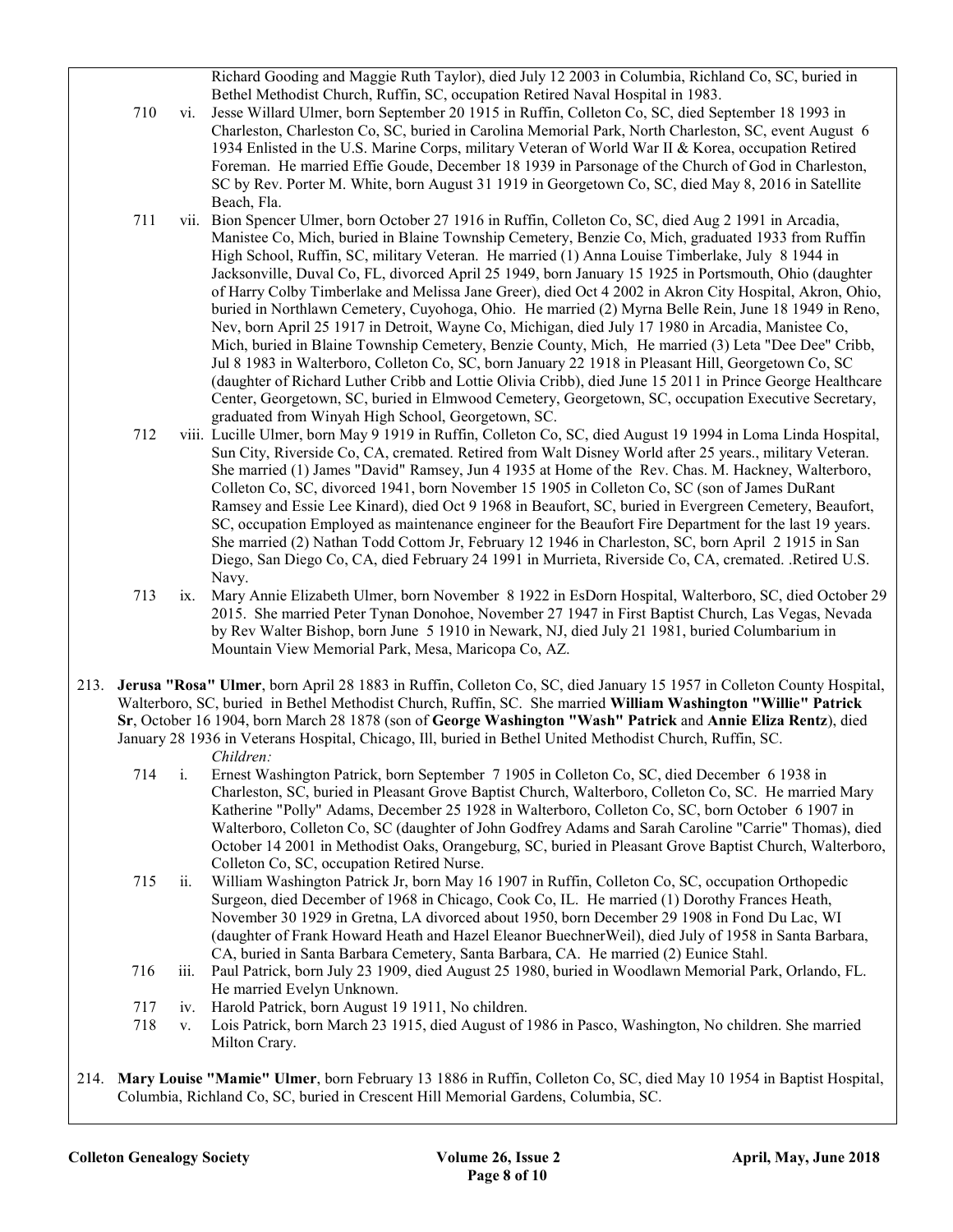She married Benjamin Black Crosby Sr, March 24 1904 in Beaufort, SC, born May 13 1872 in Garnett, Hampton Co, SC (son of Robert Walton Crosby and Alice Ann Crosby), died Nov 7 1931 in Columbia, Richland Co, SC, buried in St Luke's United Methodist Church Cemetery, Okatie, Jasper Co, SC.

Children:

- 719 i. Robert Legrande Crosby, born January 24 1907 in Colleton Co, SC, died February 9 1981 in Beaufort, Beaufort Co, SC, buried in Beaufort National Cemetery, Beaufort, SC, occupation U.S. Navy - CWO4, military Veteran of World War II. He married Martha Ophelia Boyd, June 3 1934 in Charleston, SC, born April 8 1909 in Clinton, SC, died May 22 1993, buried in Beaufort National Cemetery, Beaufort, SC, occupation Teacher.
- 720 ii. Nina Evelyn Crosby, born September 6 1908 in Ruffin, Colleton Co, SC, died March 27 1973 in Beaufort, SC, buried in Ebenezer Cemetery, Yemassee, Hampton Co, SC, occupation Teacher. She married Eugene Leonie Crosby, born June 3 1902 in Colleton Co, SC (son of Henry Ladson Crosby and Jinks Walker), died SC February 19 1979 in St Joseph Hospital, Savannah, GA, buried in Ebenezer Cemetery, Yemassee, Hampton Co, SC, occupation Retired Magistrate of Hampton County and a Salesman for Epps Motor Co
- 721 iii. Mary Ruth Crosby, born August 31 1910 in Colleton Co, SC, died August 25 1974 in Dania, Broward Co, FL, buried in Dania Memorial Park, Dania, Broward Co, FL. She married (1) Hebron Bruce Berry Sr, about 1929 in Branchville, Orangeburg Co, SC, born December 13 1904 in Branchville, Orangeburg Co, SC, died December 9 1975 in Branchville, Orangeburg Co, SC, buried in Ott Cemetery, Branchville, Orangeburg Co, SC, occupation Retired Carpenter. She married (2) Charles A. McDaniel, about 1959 in Dania, FL, born November 27 1903 in Chester, SC, died February 7 1988 in Dania, FL, buried in Dania Memorial Park, Dania, Broward Co, FL.
- 722 iv. Elizabeth Crosby, born April 11 1912 in Bluffton, Beaufort Co, SC, died June 27 1981 in Charleston, Charleston Co, SC, buried in Magnolia Cemetery, Charleston, Charleston Co, SC. She married Julian George Burns, born August 28 1908 in Charleston, SC, died January 17 1990 in Charleston, SC, buried in Magnolia Cemetery, Charleston, Charleston Co, SC.
- 723 v. Bennie Louise "Dolly" Crosby, born Oct 8 1916 in Garnett, Hampton Co, SC, died Aug 8 1988 in Charlotte, NC, buried in Crescent Hill Memorial Gardens, Columbia, SC, occupation Nurse. She married (1) Gaines Philpot McNeill, April 24 1932 in Columbia, Richland Co, SC, born April 25 1906 in Columbia, Richland Co, SC (son of Charlie Byrd McNeill and Nettie Rebecca Dobbins), died October 25 1954 in Columbia, Richland Co, SC, buried in Crescent Hill Memorial Gardens, Columbia, SC, occupation Railroad. She married (2) Marler Crow.
- 724 vi. Benjamin Black Crosby Jr, born May 23 1918 in Bluffton, Beaufort Co, SC, died June 24 1986 in Savannah, Chatham Co, GA, buried in St Luke's United Methodist Church Cemetery, Okatie, Jasper Co, SC. He married Gwendolyn Florence Falshaw, born April 27 1919 in London Ontario, Canada, died October 20 2003 in Hilton Head Regional Medical Center, Hilton Head, SC, buried in St Luke's United Methodist Church Cemetery, Okatie, Jasper Co, SC.
- 215. Miley Ulmer, born April 5 1888 in Ruffin, Colleton Co, SC, died January 25 1963 in Baker Memorial Hospital, Charleston, SC, buried in Bethel United Methodist Church, Ruffin, SC. She married Albert Wichman "Abbie" Hudson Sr, February 11 1906, born Mar 5 1884 in EsDorn Hospital, Walterboro, SC (son of Henry William Hudson Sr and Mildred Sarah Herndon), died January 17 1941 in Walterboro, Colleton Co, SC, buried in Bethel United Methodist Church, Ruffin, SC.

Children:

- 725 i. Eunice Mildred Hudson, born September 3 1907 in Ruffin, Colleton Co, SC, died June 12 1964 in Local Infirmary, Charleston, SC, buried in Riverview Memorial Park, North Charleston, Charleston Co, SC, graduated from Winthrop College, Rock Hill, SC, graduated from Rex Hospital School of Practical Nursing, occupation School Teacher and Practical Nurse. She married William Hampton Lee, Feb 8 1930 in Methodist Parsonage, Manning, SC, born October 14 1909, died July 9 1964, buried in Riverview Memorial Park, North Charleston, Charleston Co, SC.
- 726 ii. Elise Mary Hudson, born May 16 1910 in Ruffin, Colleton Co, SC, died August 13 1995, buried in Live Oak Memorial Gardens, Charleston, Charleston, SC. She married Royce Wallace Breland Sr, March 2 1929 in Parsonage at Meggett, SC by Rev. J. W. Arial, born September 2 1908 in Ruffin, Colleton Co, SC (son of Wallace Henry "Judge" Breland and Mary Louise "Mamie" Herndon), died February 23 1975 in Charleston Hospital, Charleston, SC, buried in Live Oak Memorial Gardens, Charleston, Charleston, SC.